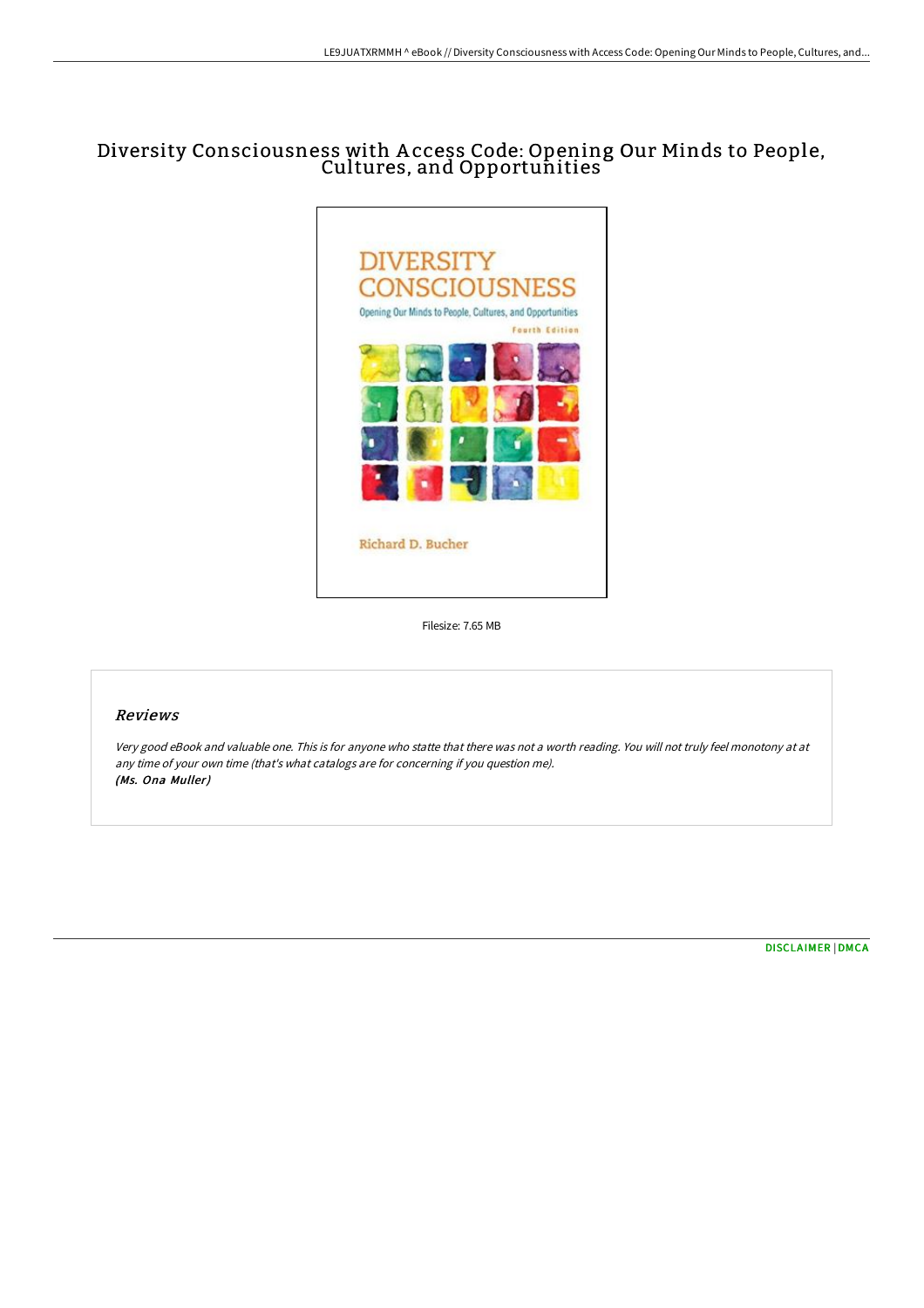## DIVERSITY CONSCIOUSNESS WITH ACCESS CODE: OPENING OUR MINDS TO PEOPLE, CULTURES, AND OPPORTUNITIES



Prentice Hall, United States, 2014. Paperback. Book Condition: New. 4th. 277 x 218 mm. Language: English . Brand New Book. ALERT: Before you purchase, check with your instructor or review your course syllabus to ensure that youselect the correct ISBN. Several versions of Pearson s MyLab Mastering products exist for each title, including customized versions for individual schools, and registrations are not transferable. In addition, you may need a CourseID, provided by your instructor, to register for and use Pearson s MyLab Mastering products. Packages Access codes for Pearson s MyLab Mastering products may not be included when purchasing or renting from companies other than Pearson; check with the seller before completing your purchase. Used or rental books If you rent or purchase a used book with an access code, the access code may have been redeemed previously and you may have to purchase a new access code. Access codes Access codes that are purchased from sellers other than Pearson carry a higher risk of being either the wrong ISBN or a previously redeemed code. Check with the seller prior to purchase. -- Normal 0 false false false EN-US X-NONE X-NONE For courses in Success/Orientation, Diversity (ie. Managing Diversity), Race and Ethnic Relations, Cultural Diversity in the Workplace, Multiculturalism and Inclusion (ie. leadership, group dynamics, teaching, social media/networking), Education, Nursing, Human Relations, Communications, Hospitality, Social Work/Family Therapy/Human Services, EMS and Fire Science, Counseling, Criminal Justice, Social Justice/Equity; also for teacher-training education courses, and staff/professional development workshops. This work on human diversity integrates personal and organizational perspectives, research, and theories while discussing teamwork, communication, leadership, conflict, social networking, and other issues in the workplace, at school, and in the community. Diversity Consciousness empowers students by helping them develop a mind-set which will enable them to be more successful in the 21st...

 $\Box$ Read Diversity [Consciousness](http://albedo.media/diversity-consciousness-with-access-code-opening.html) with Access Code: Opening Our Minds to People, Cultures, and Opportunities Online n Download PDF Diver sity [Consciousness](http://albedo.media/diversity-consciousness-with-access-code-opening.html) with Access Code: Opening Our Minds to People, Cultures, and Opportunities